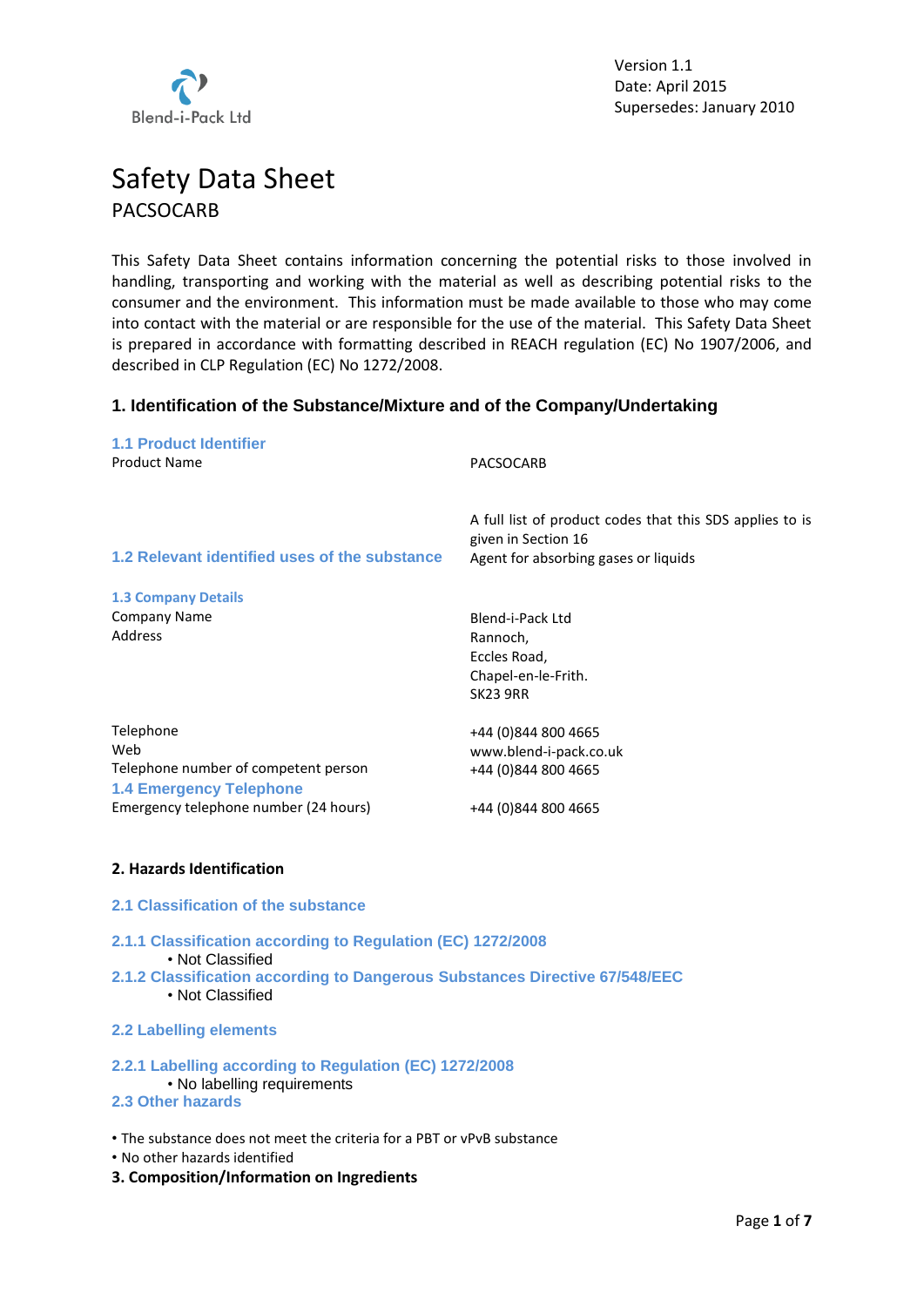

# **3.1 Substance**

| Main constituent   | Formula            | <b>CAS Number</b> | <b>EC Number</b> | Wt. Percent    |
|--------------------|--------------------|-------------------|------------------|----------------|
| Sodium bicarbonate | NaHCO <sub>3</sub> | 144-55-8          | 205-633-8        | 70-95% w/w     |
| Activated carbon   | C                  | 7440-44-0         | 231-153-3        | $5 - 30\%$ w/w |

#### **Impurities**

No impurities relevant for classification and labelling

## **4. First Aid Measures**

# **4.1 Description of first aid measures**

#### General advice

- No known delayed effects
- Following inhalation
	- Move person to fresh air and keep at rest
- Following skin contact
	- Wash skin with soap and water
	- If irritation occurs and persists seek medical advice
- Following eye contact
	- Remove contact lenses if worn
	- Rinse eye thoroughly with eye wash solution or clean water for at least 10 minutes
	- Eyelids should be held away from the eyeball to ensure thorough rinsing
	- Obtain medical attention if necessary
- After ingestion
	- DO NOT induce vomiting
	- Wash out mouth with water and give plenty of water to drink (at least 300 ml.) Obtain medical advice if necessary

# **5. Fire Fighting Measures**

## **5.1 Extinguishing Media**

#### **5.1.1 Suitable extinguishing media**

- The product is not combustible, all extinguisher products can be used
- Use extinguishing measures that are appropriate to local circumstances and the surroundings

## **5.1.2 Unsuitable extinguishing media**

- None
- **5.2 Special hazards arising from the substance or mixture**
	- None
- **5.3 Advice for firefighters**
	- No special precautions required

# **6. Accidental Release Measures**

# **6.1 Personal Precautions**

#### **6.1.1 For non**‐**emergency personnel**

- Keep dust levels to a minimum
- Wear suitable protective equipment (see Section 8)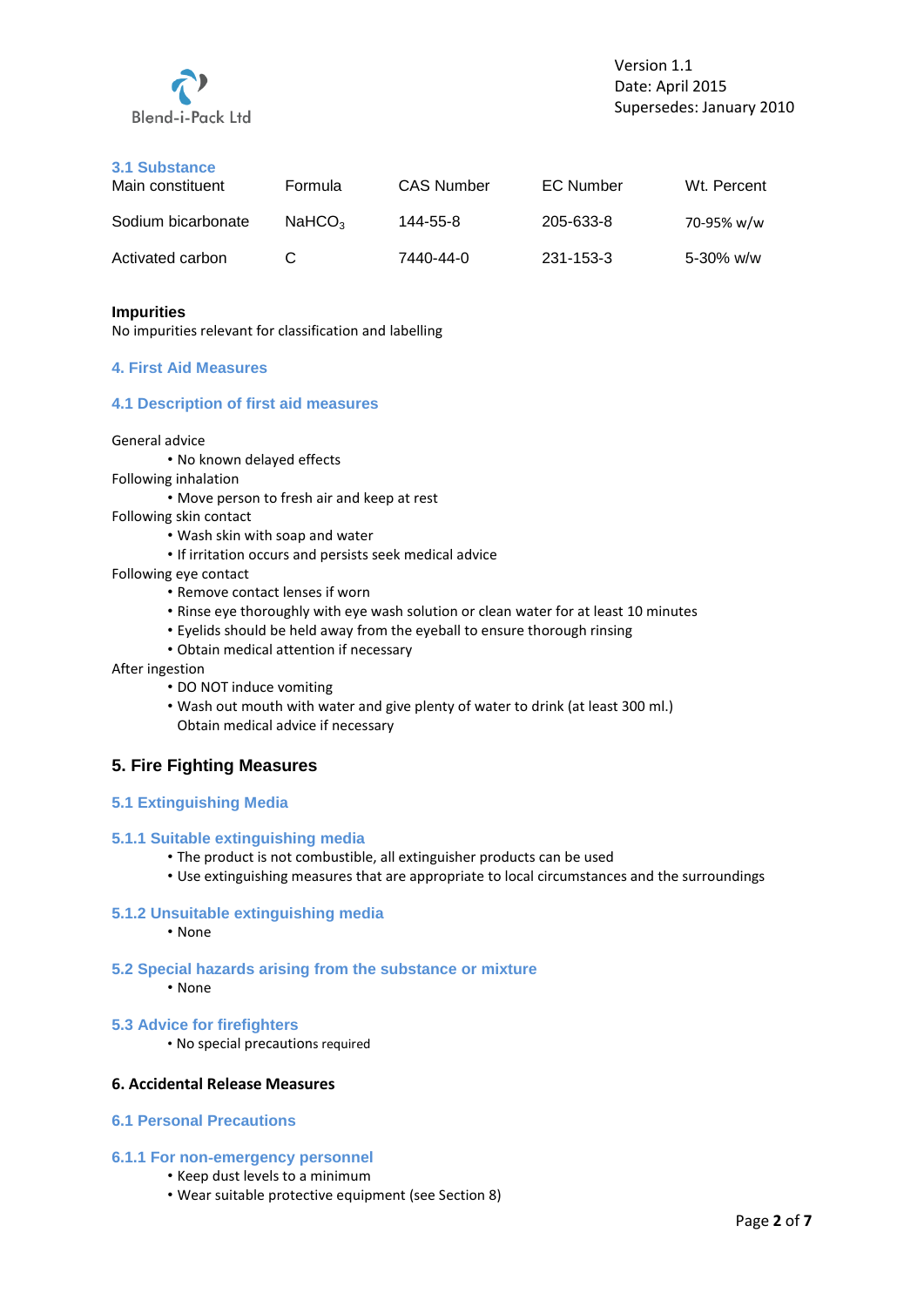

# **6.2 Environmental Precautions**

- Avoid discharges into the environment (rivers, water courses, sewers etc.)
- Avoid any mixture with an acid into sewer/drains (CO2 gas formation)

## **6.3 Methods for containment and clean up**

- In all cases avoid dust formation
- Use vacuum suction, or shovel into bags
- Store material in a suitable, correctly labelled closed container

#### **6.4 Reference to other sections**

• For more information on exposure controls/personal protection or disposal considerations, see section 8 and 13

## **7. Handling and Storage**

## **7.1 Precautions for Safe Handling**

## **7.1.1 Protective measures**

- Keep dust levels to a minimum
- Minimize dust generation
- Atmospheric levels should be controlled in compliance with the workplace exposure limit (see Section 8.1)
- Wear protective equipment (see Section 8.2)

## **7.1.2 Advice on general occupational hygiene**

- Good personal and housekeeping practices
- No drinking, eating and smoking at the workplace

#### **7.2 Conditions for safe storage, including any incompatibilities**

- Store in a cool dry place, (preferably at a temperature below 25oc and humidity less than 65%)
- Store in original, closed and correctly labelled container
- Keep away from acids

## **8. Exposure Controls/Personal Protection**

#### **8.1 Control parameters**

## **8.1.1 Occupational Exposure Limits**

- Not listed by H&SE (Guidance Note EH40) or ACGIH. However, for good hygiene practice the inert dust Workplace Exposure Limits (WEL) should be adopted
- WEL Recommended Limits: 10mg/m3 (total dust) (8hr TWA)
	- 4mg/m3 (respirable dust) (8hr TWA)

## **8.1.2 DNEL's/PNEC**

- DNELLong-term after assessment of the physicochemical, toxicokinetic and physiological role of sodium bicarbonate,
	- a DNELLong‐term derivation is considered unnecessary
- DNELAcute ‐ sodium bicarbonate is considered to be of no toxicological concern, in acute studies no local irritation was noted. A DNELacute derivation is considered unnecessary
- PNEC ‐ The lowest L(E)C50 value is > 100 mg/l (48‐h EC50 with *Daphnia magna* is 3,100 mg/l) and the lowest chronic value is > 0.1 mg/l (21‐d NOEC with *Daphnia magna* is >576 mg/l). Therefore, sodium bicarbonate is not classified according to EU Directive 67/548/EEC or EU Classification, Regulation, Labelling and Packaging of Substances and Mixtures (CLP) Regulation (EC) No. 1272/2008.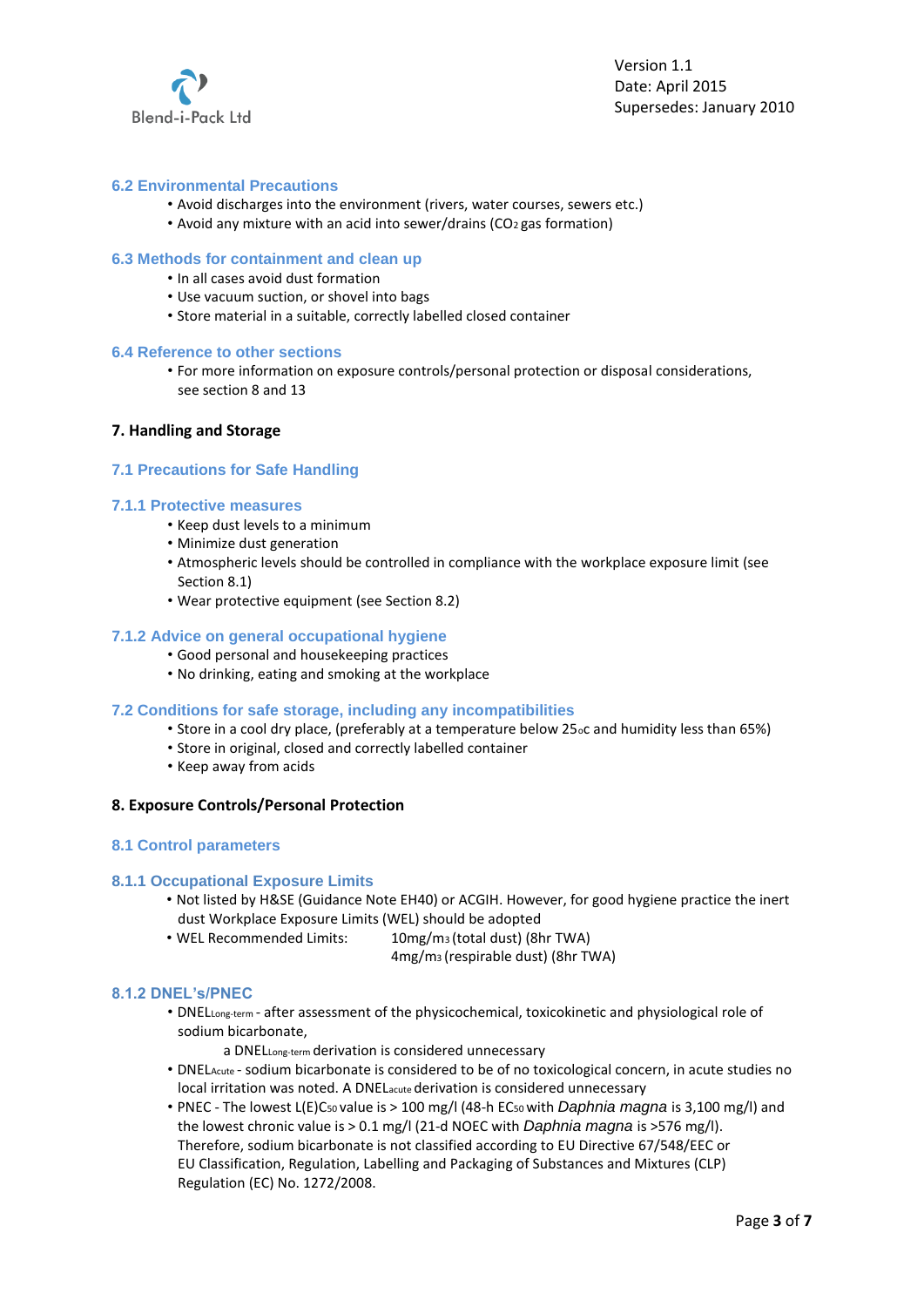

# **8.2 Exposure Controls**

## **8.2.1 Appropriate engineering controls**

- if user operations generate dust, use process enclosures, local exhaust ventilation, or other engineering controls to maintain airborne dust levels below recommended exposure limits
- **8.2.2 Personal protection**

#### **8.2.2.1 Eye/face protection**

• in case of contact with the eye, wear eye/face protection rated to protect eyes against dust (EN166) eg.safety eye shields with dust protection, goggles or face visor

#### **8.2.2.2 Hand protection**

• wear suitable protective gloves for frequent or prolonged contact

## **8.2.2.3 Skin/body protection**

• no special protective equipment required

## **8.2.2.4 Respiratory protection**

• in the case of high dust levels wear suitable respiratory protective equipment eg.dust mask or respirator, that conform to national/international standard, EN143. Recommended filter tpe P2

## **8.2.3 Environmental exposure controls**

- contain any spillage
- avoid discharges to the environment
- dispose of any rinse water in accordance with local and national regulations

## **9. Physical and Chemical Properties**

## **9.1 Information basic physical and chemical properties**

| Appearance                   | grey/black powder                                     |
|------------------------------|-------------------------------------------------------|
| Odour                        | odourless                                             |
| Odour threshold              | not applicable                                        |
| pH                           | 8.4 (saturated solution)                              |
| Melting point                | decomposes above 50 °C                                |
| Boiling point                | not applicable (decomposes on heating)                |
| Flash point                  | not applicable (inorganic substance)                  |
| Evaporation rate             | not applicable                                        |
| Flammability                 | non-flammable                                         |
| Upper flammability limit     | non-flammable                                         |
| Lower flammability limit     | non-flammable                                         |
| Relative density             | no data available                                     |
| Water solubility             | sodium bicarbonate 93.4 g/L @ 20 °C                   |
|                              | activated carbon is insoluble                         |
| <b>Partition coefficient</b> | not applicable (inorganic substance)                  |
| Vapour pressure              | not applicable (inorganic substance)                  |
| Vapour density               | not applicable                                        |
| Decomposition temperature    | starts to decompose above 50 °C                       |
| Viscosity                    | not applicable (solid)                                |
| <b>Explosive properties</b>  | non-explosive (no chemical groups associated with     |
|                              | explosive properties)                                 |
| Oxidising properties         | non-oxidising (based on the chemical structure of the |
|                              | substance and the oxidation states of the constituent |
|                              | elements)                                             |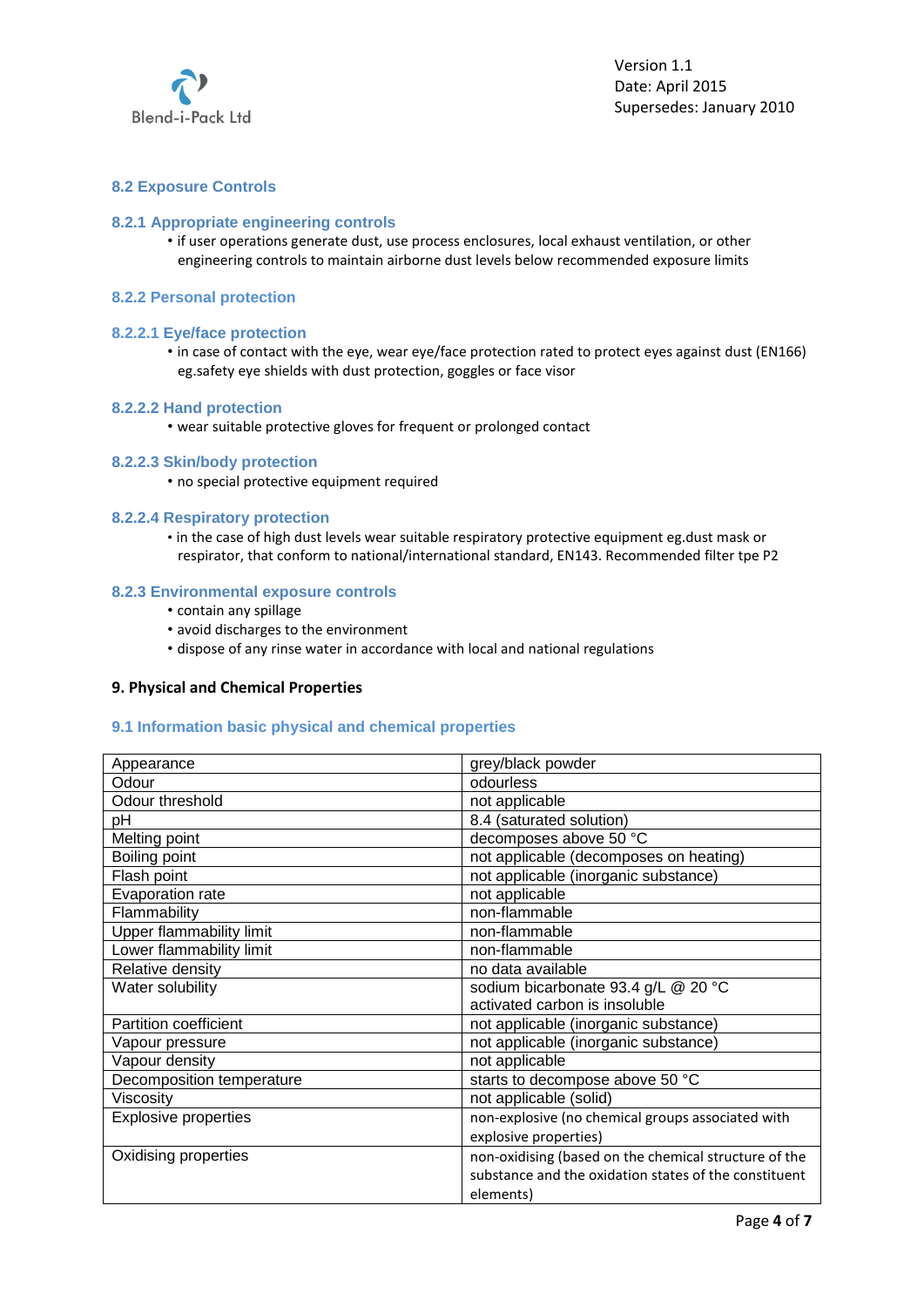

# **10 Stability and Reactivity**

## **10.1 Reactivity**

- Decomposes slowly on exposure to water
- Reacts with acids, evolving carbon dioxide

## **10.2 Chemical Stability**

• Stable under recommended storage and handling conditions (see Section 7)

## **10.3 Possibility of hazardous reactions**

• Reaction with acid could lead to a pressure build up in a sealed system, due to the evolution of carbon dioxide gas

## **10.4 Conditions to Avoid**

- Contact with acids unless under controlled conditions
- Heating above 50 °C thermal decomposition commences
- Exposure to moisture

# **10.5 Incompatible materials**

• Acids

## **10.6 Hazardous decomposition products**

• Carbon dioxide can be an asphyxiant if allowed to build up in an unventilated area

## **11. Toxicological Information**

#### **(a) Acute Toxicity**

- Oral LD50, rat : >4000 mg/kg
- Inhalation, rat : 4.74 mg/l (low toxic potential)

Not classified according to EU Directive 67/548/EEC and CLP Regulation (EC) No. 1272/2008

## **(b) Skin Corrosion/Irritation**

• Non‐irritant

Not classified according to EU Directive 67/548/EEC and CLP Regulation (EC) No. 1272/2008

# **(c)Serious eye damage/irritation**

• Non‐irritant

Not classified according to EU Directive 67/548/EEC and CLP Regulation (EC) No. 1272/2008

### **(d) Respiratory or skin sensitisation**

• Considered not to have any sensitising properties, based on the physiological properties of both its constituent ions and the lack of any reported issues

Not classified according to EU Directive 67/548/EEC and CLP Regulation (EC) No. 1272/2008

#### **(e) Germ cell mutagenicity**

• All test results have proven negative. Sodium bicarbonate is naturally present in cells and the structure does not indicate a genotoxic potential. Therefore sodium bicarbonate is considered not to be genotoxic

Not classified according to EU Directive 67/548/EEC and CLP Regulation (EC) No. 1272/2008

## **(f) Carcinogenicity**

• No evidence of sodium bicarbonate having carcinogenic effects

Not classified according to EU Directive 67/548/EEC and CLP Regulation (EC) No. 1272/2008

## **(g) Reproductive toxicity**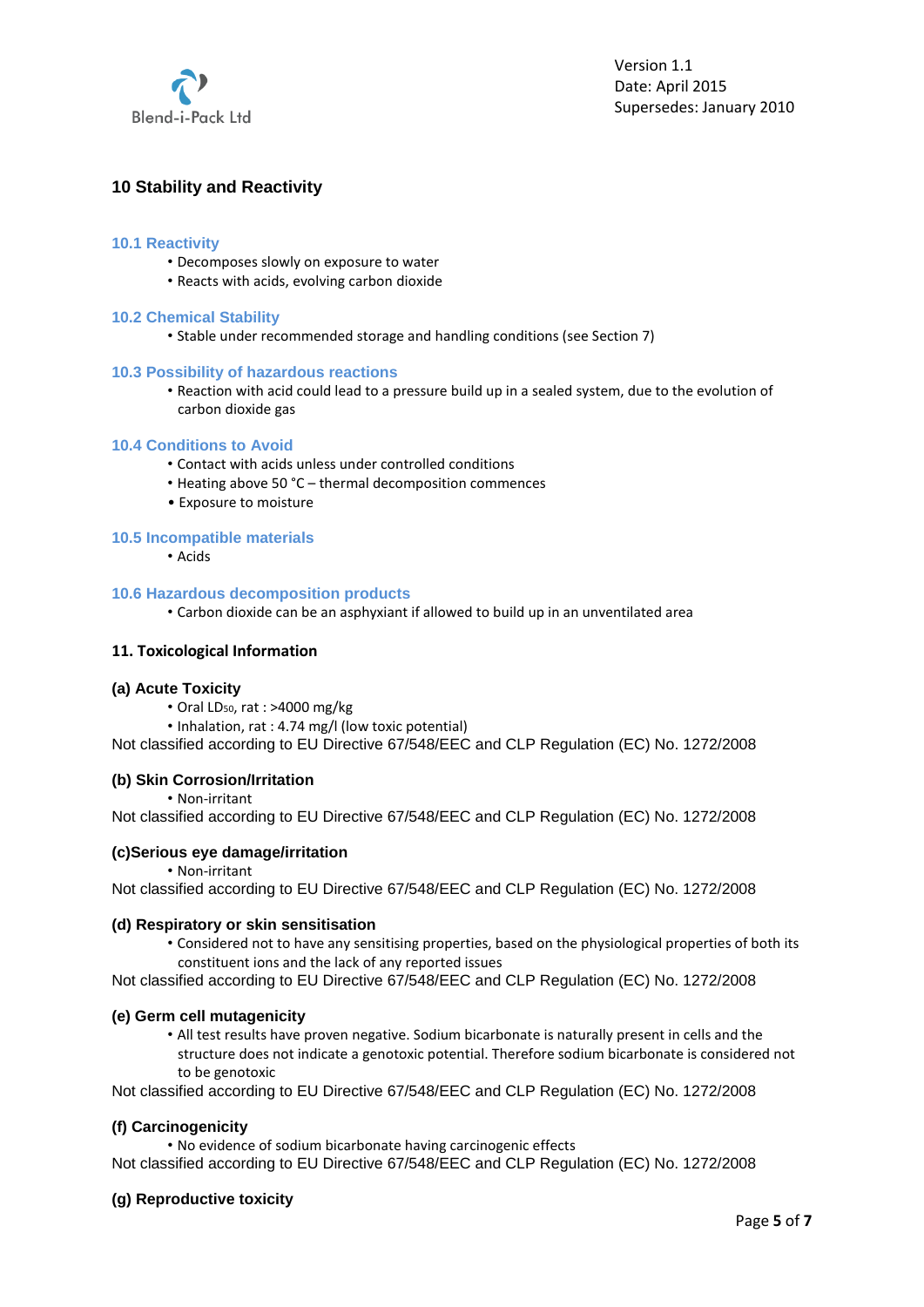

Version 1.1 Date: April 2015 Supersedes: January 2010

• No data on reproduction toxicity available. However, based on the normal physiological role of sodium and bicarbonate ions, no toxicity on mammalian or human reproduction is expected Not classified according to EU Directive 67/548/EEC and CLP Regulation (EC) No. 1272/2008

#### **12.1 Toxicity**

- Fish, Lepomis macrochirus : 96hr-LC<sub>50</sub>, 7100 mg/l
- Fish, Lepomis macrochirus : 96hr‐NOEC, 5200 mg/l
- Invertebrates, Daphnia magna : 48hr-LC<sub>50</sub>, 4100 mg/l
- Invertebrates, Daphnia magna : 48hr‐NOEC 3100 mg/l
- Invertebrates, Daphnia magna : 21day‐NOEC >576 mg/l

#### **12.2 Persistence and degradeability**

- In water : Not applicable (quickly dissociates)
- In soil : Not applicable (inorganic substance)
- In sediment : Not applicable (inorganic substance)

#### **12.3 Biocummulative potential**

Not applicable (inorganic substance)

## **12.4 Mobility in soil**

Not applicable (partition coefficient measurement not required, inorganic substance)

#### **12.5 PBT and vPvB assessment**

According to Annex XIII of REACH Regulation, inorganic substances do not require assessment

#### **12.6 Other adverse effects**

No other adverse effects are identified

#### **13. Disposal considerations**

#### **13.1 Waste treatment methods**

- If recycling spilled product is not practicable, dispose of in compliance with local or national regulations
- Dissolve in water and neutralise with an acid, under controlled conditions
- Do not dispose of directly with acids

Packaging:

- Where possible, recycling is preferred to disposal or incineration
- Clean container with water, dispose of rinse water in accordance with local or national regulations
- Must be incinerated in a registered incineration plant with permit from the local authorities

## **14. Transport Classification**

#### **Sodium bicarbonate is not classified as hazardous for transport**

#### **14.1 UN Number**

• Not regulated

#### **14.2 UN proper shipping name**

• Not regulated

## **1 4 . 3 Transport hazard class**

- 
- ‐ Inland Waterway Transport : ADN Not regulated
- 

‐ Land Transport : ADR/RID Not restricted ‐ Sea Transport : IMO/IMDG Not regulated